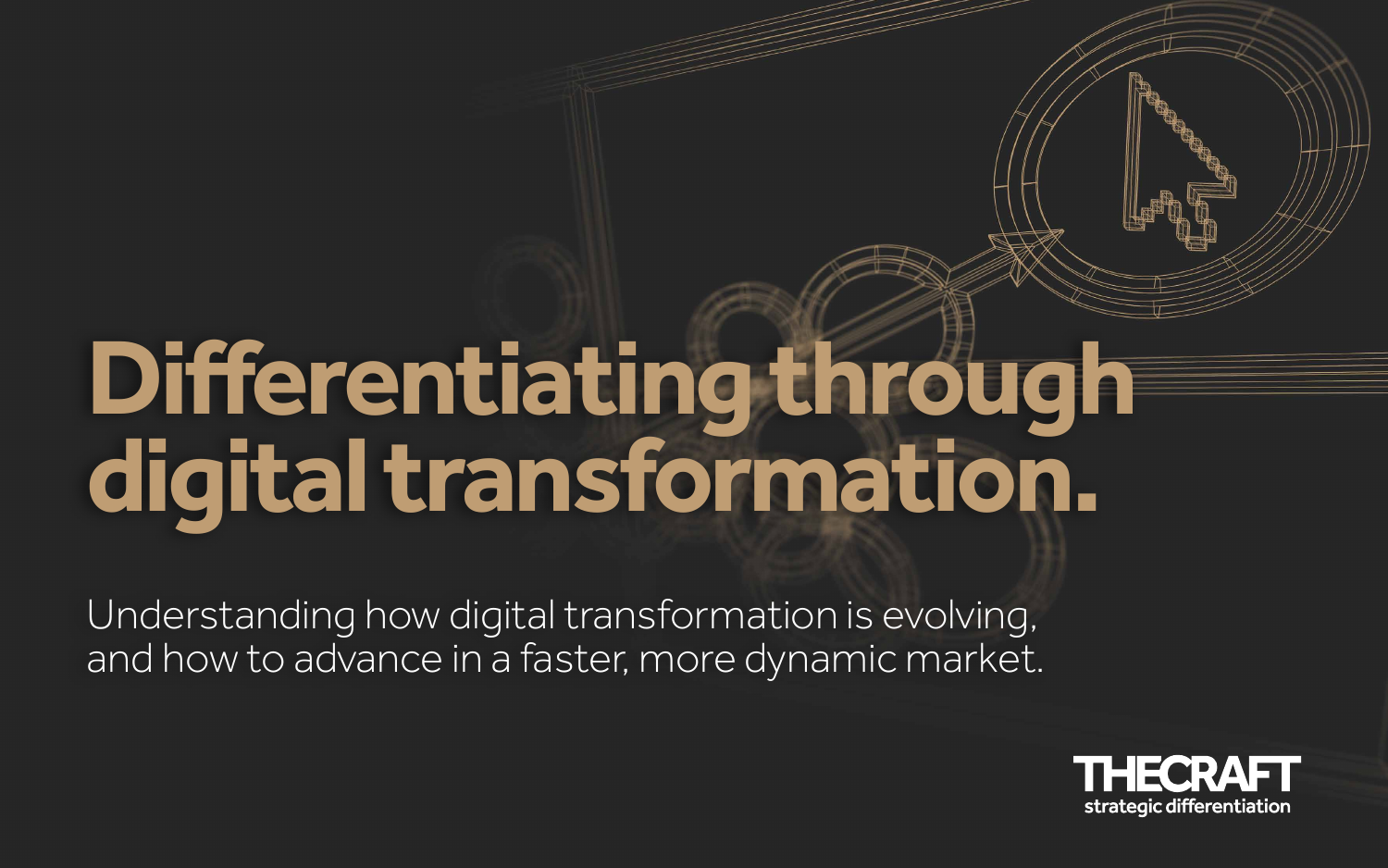**In our dynamic world, our clients and their customers are asking bigger questions...**

- **How can we get ahead of the market?**
- **How can we evolve our vision, strategy, and business model and hit the world hard?**
- **How can we stand for something different, vital, and of value from the rest?**

The Craft was founded to help answer these questions – in our clients' business, their brand, their propositions, and their message.

We have a deep comprehension of technology and its implications for change. It's this insight alongside our global market and buyer knowledge that we leverage for the greater good of our clients.

It's in this spirit we have written this top-level overview of digital transformation – to develop intelligence, understanding, and opinion on one of the key themes in our clients' and their customers' markets.

Working in some of the most complex and competitive markets in the world we deploy and apply a proprietary strategic differentiation methodology that makes sure our clients are seen as the purchase of choice, the partner of choice, the employer of choice, and the investment of choice.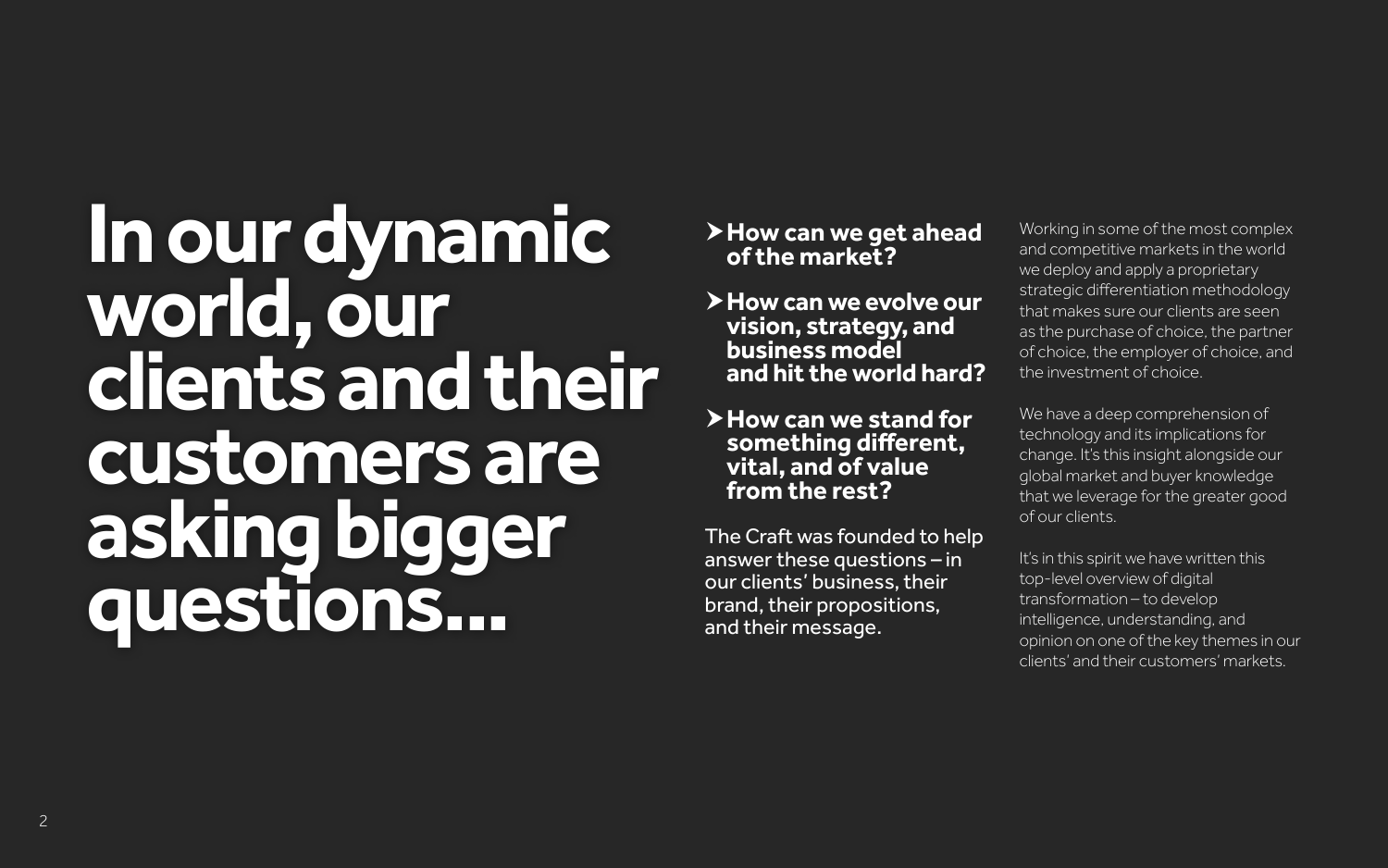## **What is digital transformation and how is it evolving?**

Despite the name, digital transformation isn't really about technology – it's about finding new, more efficient ways of operating and engaging with customers.

By re-examining your entire way of doing business from a future state you can understand where opportunities lie.

Brian Solis goes a little further with his 'Digital Darwinism' theory stating: "Technology has changed everything about how people communicate, connect, and decide. This means a chasm already exists between how we work and how we need to work."<sup>1</sup>

Defined as a way to 'leverage digital technology leadership to enable innovation of the entire business or elements of the business and operating models', digital transformation is a hot but much misunderstood topic.

But this doesn't allow for the fundamental change impacting people (workforces / customers / consumers), their use of technology, and how this is forcing necessary changes to operations and services.

- 
- > Digital strategy and innovation
- $\blacktriangleright$  Internal operational digitization
- Digitized customer interfaces and the mechanisms to support them

- ▶ 44% improve the customer experience
- ▶ 30% increase operational efficiency

▶ 26% create new business models

So it's much more than getting a shiny new website or sticking analytics on an existing one. A true digital transformation requires:  $\blacktriangleright$  Business understanding and appetite According to the Altimeter Group, 88% of larger businesses are undergoing some level of digital transformation.1

1 Brian SOLIS and Jon CIFUENTES, *The Raise of Digital Darwinism and the Fall of Business as Usual* (2014) 2 Sloan Review, MIT 2013

MIT Digital research suggest that organizations are using digitized business to:2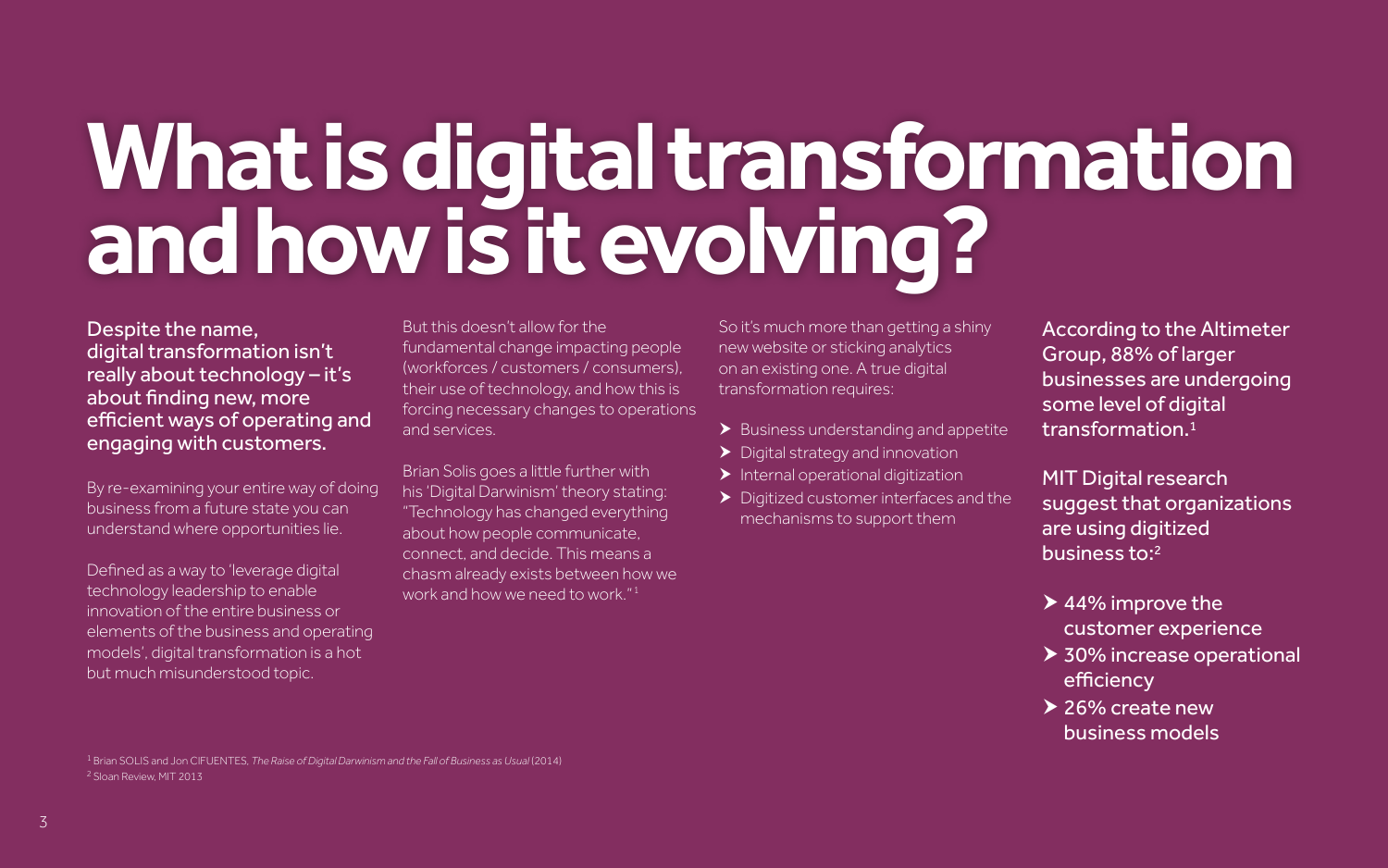### **Phases of development: an overview of how digital transformation has evolved.**

From initial to innovative there have been many different approaches to, and models of, digitization. For purposes of simplicity and clarity, we can break them into:

**Underpinning and enabling all of this has been the continual evolution of core technologies that are continually shifting what is possible from prescriptive analytics, M2M, and cognitive and quantum computing to revolutionary AI enabled by autonomous self-exploration and symbolic knowledge-based learning.**

#### **1. Initial digitization**

This primary approach covers everything from new websites and online e-commerce solutions to initial SaaS platforms and digitized customer communications. Less strategy and more tactics, this is the birthplace of 'digital' as we know it today.

#### **3. Deep business models**

A new, more strategic era for digitization as cloud, IoT, and Big Data pave the way for organizations to segment, scrutinize, and deploy data to refine operational processes, product innovation, and customer engagement.

#### **2. Customer obsession**

Customers are demanding more personalized, intuitive, accessible services. Businesses want to optimize customer loyalty, longevity, and value. But we are still living in times of siloed thinking, control, budgets, and projects.

#### **4. Innovation**

We have entered an era and culture of continual and rapid change, driven by digital innovation. Consumer servicelevel expectations have never been higher, business agility is a must, and competitive advantage might last for just seconds. Where to next?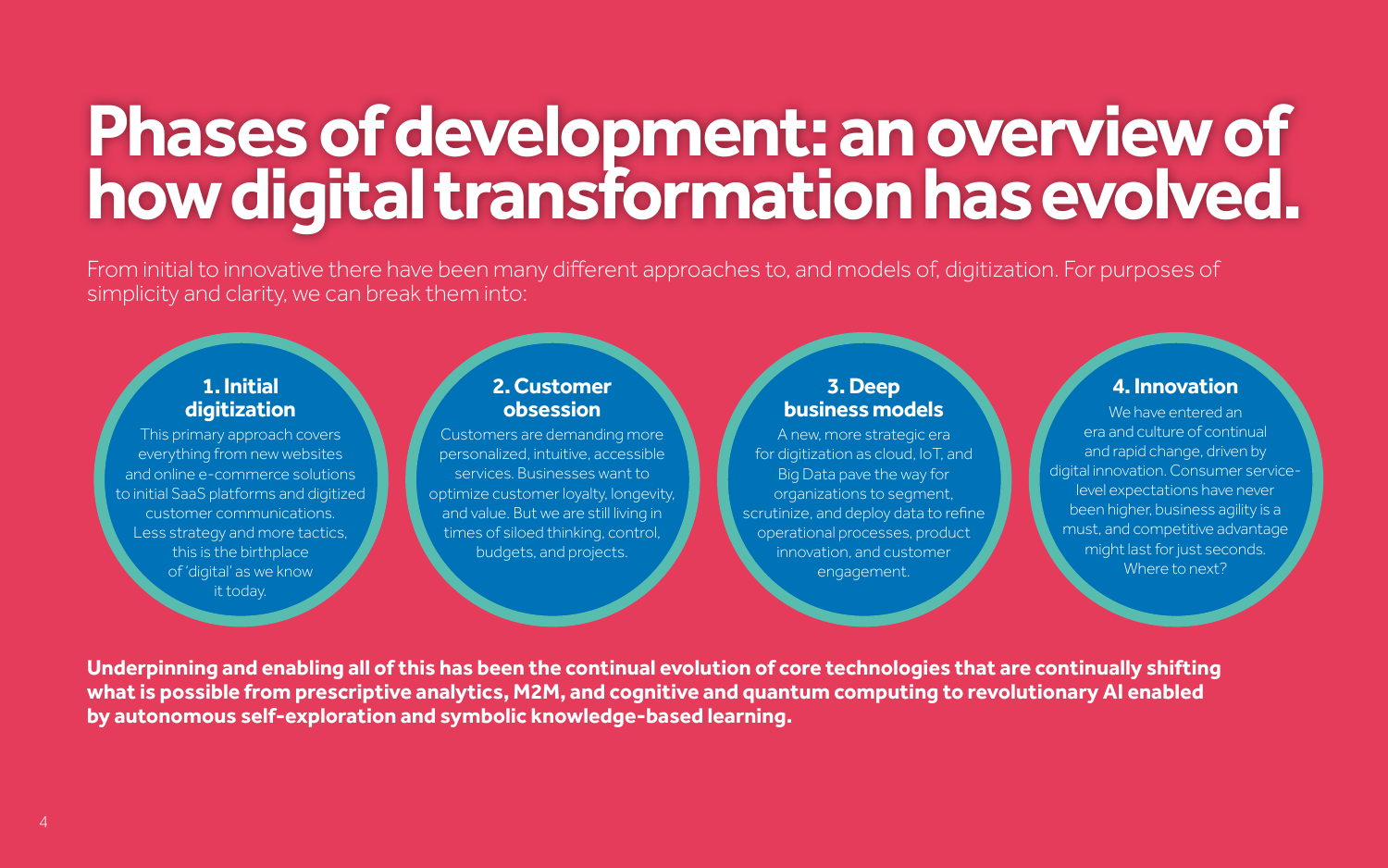### **10 benefits and accelerators of effective digital transformation for major enterprises:**

- 1. Execute more effective leadership
- 2. Adopt agile operating procedures
- 3. Launch new products faster
- 4. Develop closer, more efficient, and profitable relationships with partners, vendors, and suppliers
- 5. Improve customer retention and lower attrition rates
- 6. Attract and retain best talent
- 7. Improve efficiency with streamlined operations
- 8. Empower and mobilize the workforce
- 9. Innovate: fail and fix faster
- 10. Grow and defend competitive advantage
- Requirement for new levels of security: attackers use the same architectures
- 2. Agility has to be balanced with technology resilience and stability
- 3. More complex and challenging decisions to make
- 4. Greater competition: everyone can be a global player
- 5. Lack of digital experience and resource
- 6. Faster, more competitive markets
- 7. Decentralized, mobile workforces
- 8. Rapid reimagining and rise of new digital business models
- 9. More organizations operating cross-sector
- 10. Growing workforce, customer, and consumer expectations and demands

### **10 challenges that enterprises face in the digital business environment:**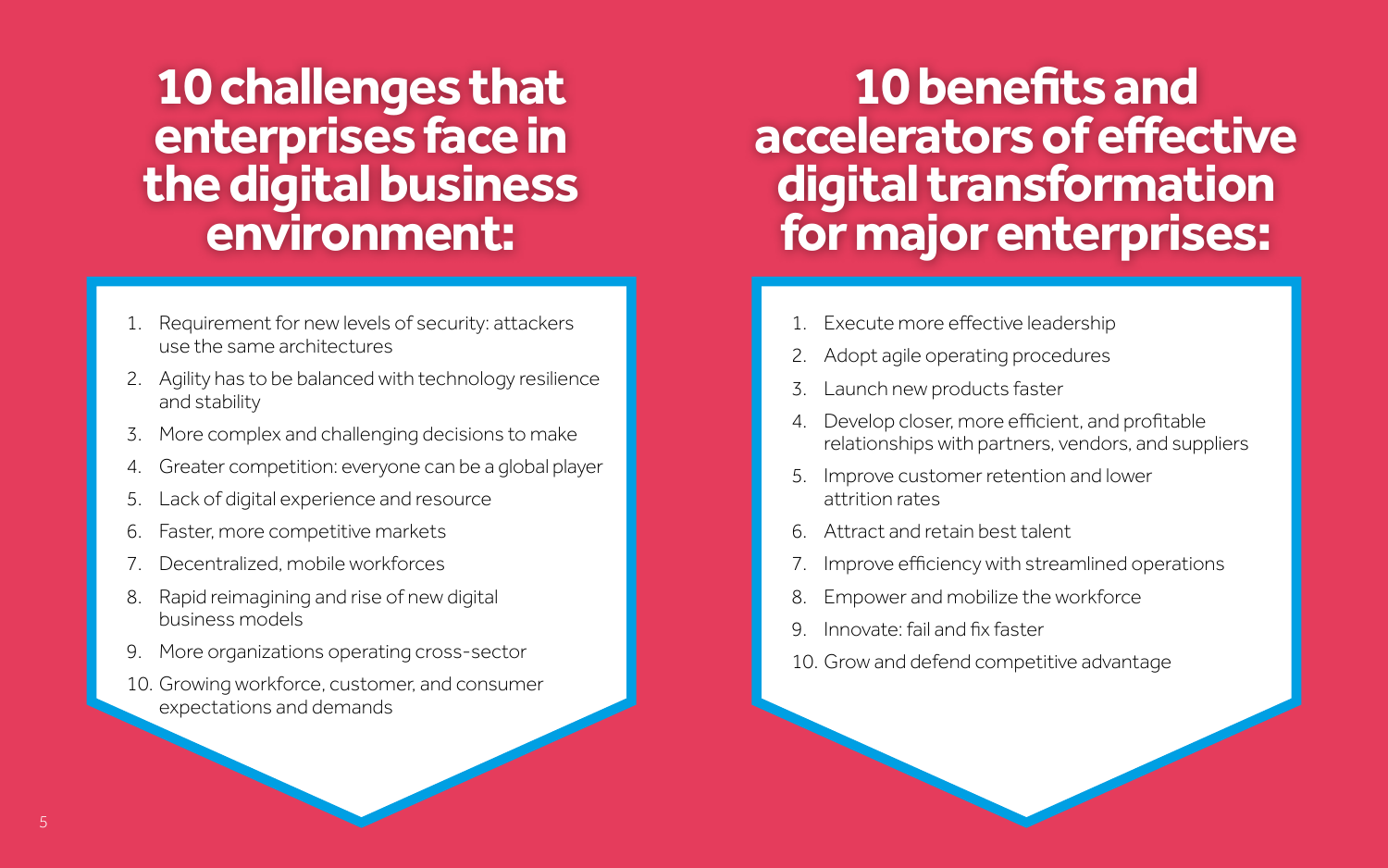**Consistency**– deliver the same experience in-store, online, in app, on mobile, on PC, and on social. *Drive engagement*

**Clarity** – simple, clear information on company, product, or service. *Drive belief*

**Continuity**– integrated channels and communications: move from mobile to store to iPad seamlessly. *Drive interaction and purchase*

**Context**– understand the relationship, understand behaviour: all correspondence and communications. *Drive brand loyalty and advocacy*

# **Four key focuses of**

### **customer-centricity. Digital transformation: enabling internal cohesion, driving external engagement.**

Organizations that are digital in origin have less legacy and therefore fewer barriers to digital transformation than more 'traditional' organizations.

But there will still be considerable operational complexity to drive the right engagement with the market.

And these businesses still need to manage increasingly complex data, cloud architecture, distributed workforces, and partner and supplier ecosystems.

The strategic goal for all businesses as they navigate their digital transformation is to ensure balance between internal digital cohesion, external engagement, and innovation.

It's about continuing with business as normal while constantly reinventing and improving on what it is that you deliver.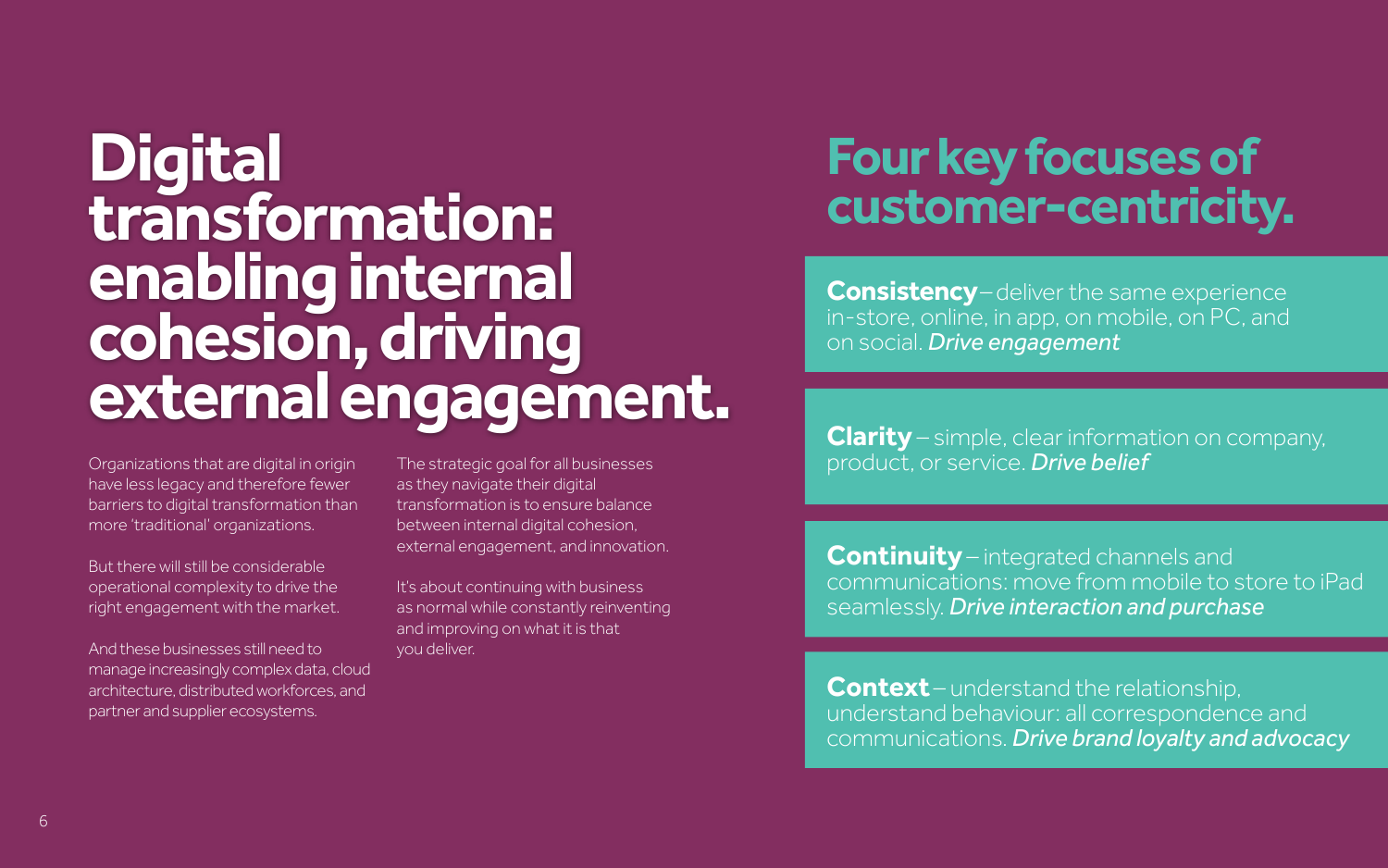## **A challenge too far: where digital transformation has gone wrong.**



#### **Aims:**

Modernize the Corporation's production and archiving methods by using connected digital production and media asset management systems. After a protracted development process lasting five years with a spend of £98 million between 2010 and 2012, the project was abandoned in May 2013.

#### **Challenges:**

- 1. Not enough focus given to required business and cultural change
- 2. Failure to implement rigorous project management, governance, and reporting
- 3. Lack of governance and project clarity led to management being unable to take critical decisions, culminating in project abandonment far too late in the cycle with big monetary and political implications

#### **Conclusion:**

The BBC saw the project as a siloed technical challenge rather than a holistic business and cultural transformation.

### **Aims:**

**NHS** 

To enable organizations across the NHS landscape to receive information directly from individual GP practices. Data to be used to monitor service levels, enable better planning, and support medical research. Running four years behind schedule costs have soared from £14m to £40m.

#### **Challenges:**

- 1. Procurement, design, and deployment stages were all flawed, lacking structured objectives and planning
- 2. Over-reliance on limited workforce capacity and skill sets
- 3. Heavy reliance on outsourced, multiple contractors with little centralized command and control
- 4. High attrition rate of key stakeholders (10 project leads in 10 years) leading to lack of continuity and accountability

#### **Conclusion:**

The NHS and key suppliers miscalculated the impact of the project in terms of resource, culture, and cost, underestimating the need for well-defined and realistic objectives deliverable in what is a unique business environment.

#### **Aims:**

Re-platforming to update legacy systems and align IT portfolio for centralized data management and customer engagement systems post merger with Britannia Building Society. Project cancelled in 2013 adding £300m to the bank's capital shortfall.

- 
- 

### The co-operative bank

#### **Challenges:**

1. Lack of leadership focus and involvement

- 2. Complex and badly planned with no robust contingency planning
- 3. Under-resourced, under-skilled,
	- and under-managed
- 4. Under-developed plans in continual state of flux, further eroded by poor budgeting

#### **Conclusion:**

The bank took on more than it could manage: a major legacy transformation at a time of massive internal change, with little leadership focus and lack of in-house resource or appetite to drive it through.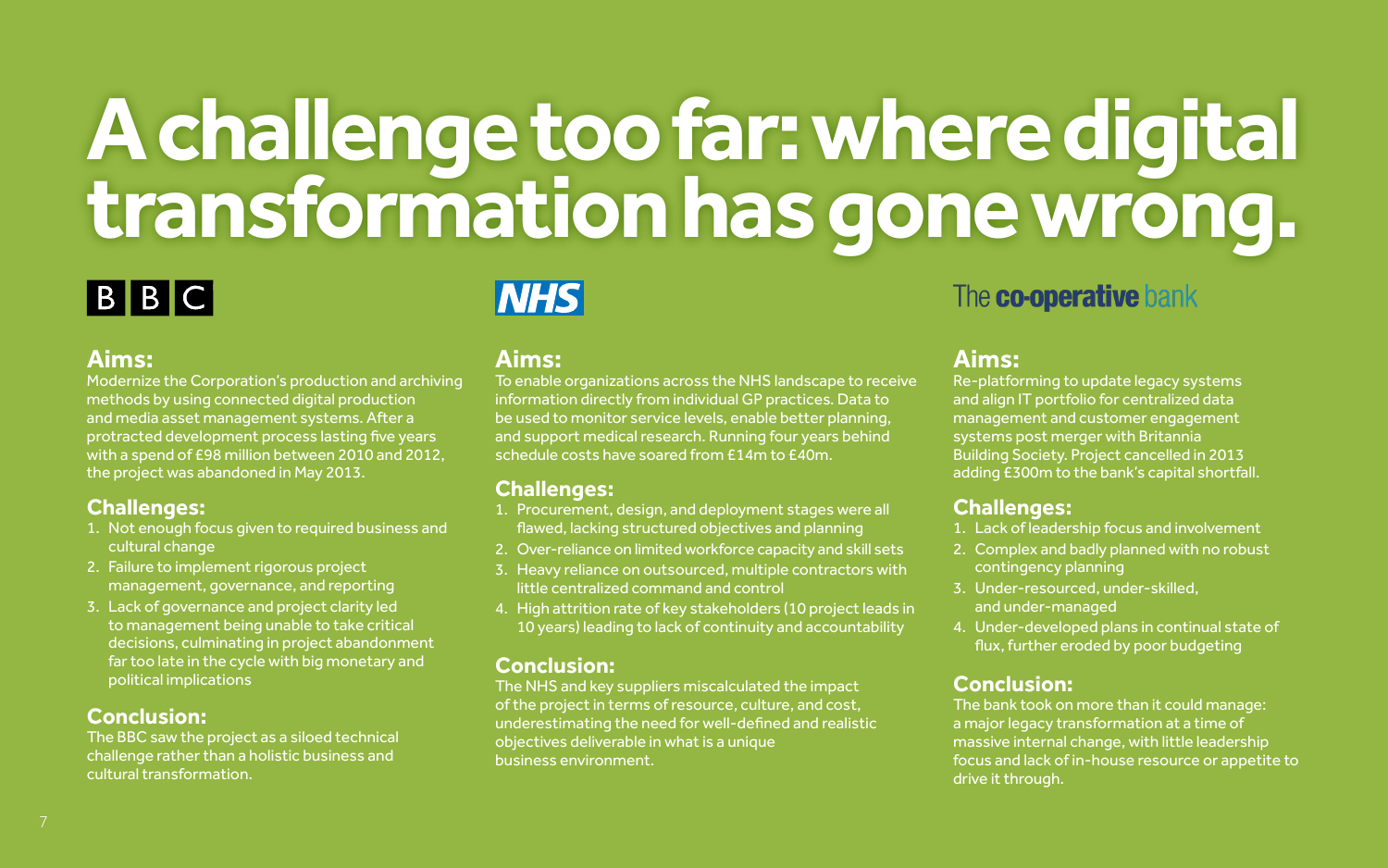### **Reasons that digital transformation can fail.**

With billions of pounds being wasted on failed digital transformation projects, the risk of getting it wrong is all too real – but how are so many organizations and consultancies getting it wrong?

As ever, the reasons for the actual or perceived failure of a digital transformation project or strategy are many – but similar underlying causes emerge time and again.

#### **Reasons for failure:**

 **Starting the project without a clear digital transformation strategy** that provides a

manageable, measurable, and flexible framework for identifying, delivering, assessing, and beddingin the various components of a digital transformation project

- **Incorrect, misaligned, or unattainable objectives** and aspirations for the transformation project
- **Applying traditional change methodologies** to digital transformation programmes without realizing that they assume a known end-state, which does not yet exist in the digital age
- **Focusing on one aspect of the transformation**, often technology, without understanding that new business processes, skill sets, and cultural / behavioural elements must also be addressed
- **Lack of alignment and communication between IT and business teams** is often a factor that is easily overlooked
- **A lack of business intelligence tools**, legacy processes, and systems unable to collect relevant data
- **A lack of access to talent** not having the right people in the right place to do the right job
- **Trying to impose a top-down solution** without realizing that many of the solutions have already been developed and work at a day-to-day level

### **Success factors:**

- **Leadership:** define realistic objectives, set strategy, align the business, and drive momentum from the top
- **Multi-functional buy-in:** empower the business to deliver via a multi-disciplinary approach underpinned by embedded best-practice and rewards for positive outcomes
- **Leveraging IT assets:** evaluate and build on current IT investments and systems, making sure the front- and back-end have equal focus
- **Agility with stability:** adoption of bi-modal or similar strategies wherein stability is delivered by robust operational IT systems and agility is delivered by an ecosystem of fluid software services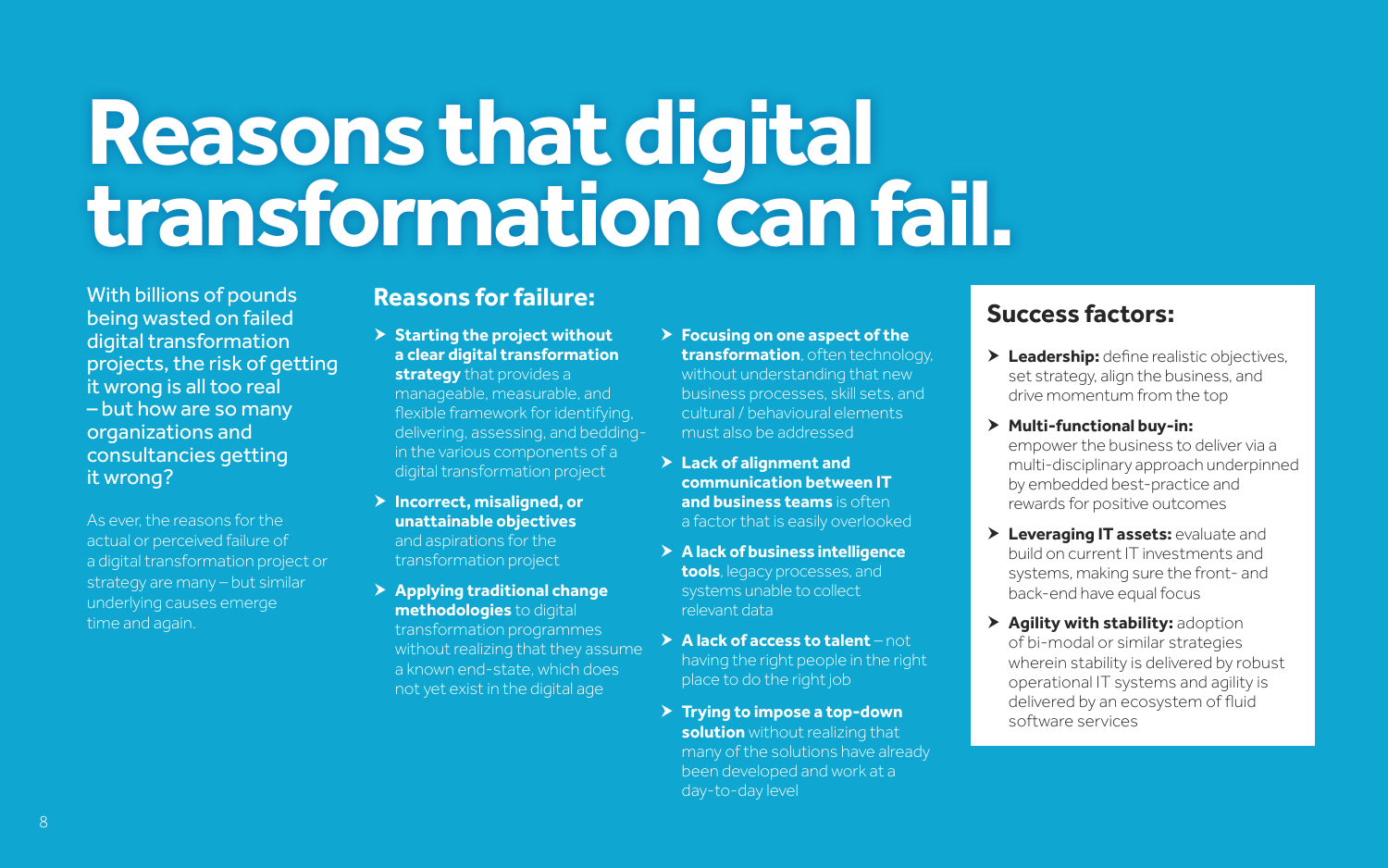Digital transformation is the process of shifting your organization from a 'legacy' approach to new ways of working and thinking using digital, social, mobile, and emerging technologies.

It often involves changes in leadership, differentiated thinking, and a focus on innovation. This approach will create new business models that incorporate digitization of assets and increased use of technology to develop operational processes and enable greater business agility. Ultimately, this will improve the environment and experience for employees, customers, suppliers, and partners.

It's vital to ensure digitization works hard for your business – right to the point that it influences who you are, what you do, how you do it, and how you present your business to the world.

This is digitization driving innovation but also brand reputation, brand essence, brand values, market propositions, and portfolios – right down to go-to-market positioning and messaging. Enabled by new technology and new thinking, they have rapidly seized massive market share while building global brands.

Uber and Airbnb are just two of the best known new operators that have disrupted business as we know it, reimagining how traditional business models work.

By creating new service models and new experiences supported by continuous, consistent, relevant engagement processes, organizations better serve their customers. To deliver competitive differentiation, entrepreneurs and digital businesses worldwide are already rethinking what their customers value the most, creating operating models that take advantage of what's readily possible to address this customer need head-on.

> The challenge is to accurately predict just how fast and how far to go...

## **Reimagine your business through digital transformation.**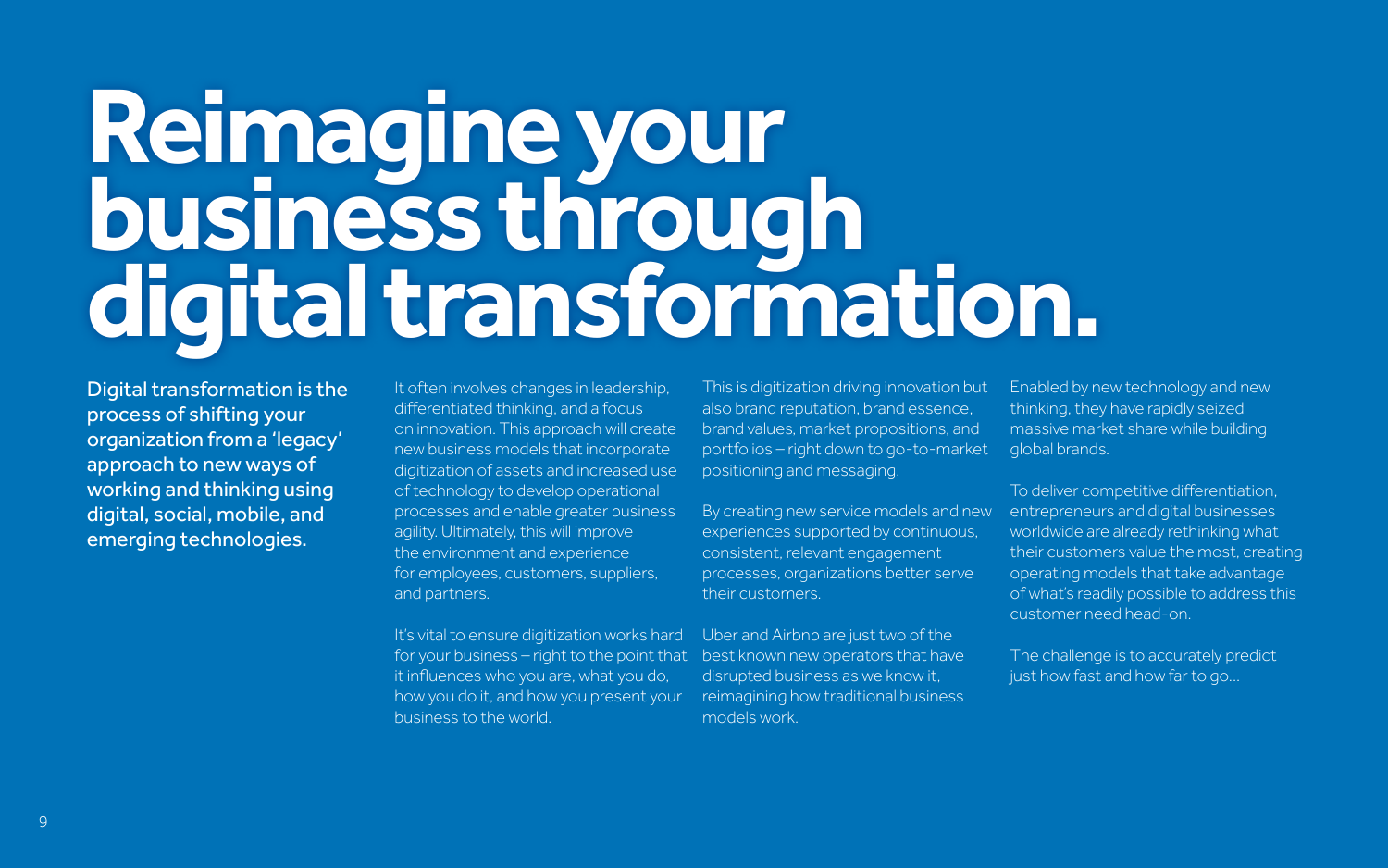## **Making digital transformation work for your business.**

▶ Create a team and processes that allow you to continually reinvent who you are – digital transformation is not an end result but an ongoing process

Promote a more future-proof culture, based on sharing and collaboration, enabling you to attract and retain the people you want to put at the heart of your business

> Cultivate new leadership teams and

organizational structures, engaged and

educated to understand, control, and

- **Transition core business processes, digitizing and** structuring workflows and business applications
- $\triangleright$  Streamline in-house processes and operate more holistically with suppliers and partners
- ▶ Decide which applications, platforms, and solutions fit culture, daily operations, objectives, and budget
- Effectively use the current tools at your disposal, including Big Data and IoT to create a future position – where are you now and where could you be?

spearhead digital transformation programmes

- ▶ Understand where your customers are and what they need – now and in the future
- Create new models, products, and markets, based on the defined and measured needs of your customers
- ▶ Optimize cross-channel interactions to create a differentiated customer experience
- $\blacktriangleright$  Integrate omnichannel touch-points to ensure your customers and suppliers receive the same level of service, the same message, and the same experience, regardless of where they interact with you
- Understand what traditional competitors and new market entrants are saying and doing
- Reinvent your offering through position, difference, and acquisition
- 
- 
- 

#### When deployed correctly, digital transformation can enable organizations to: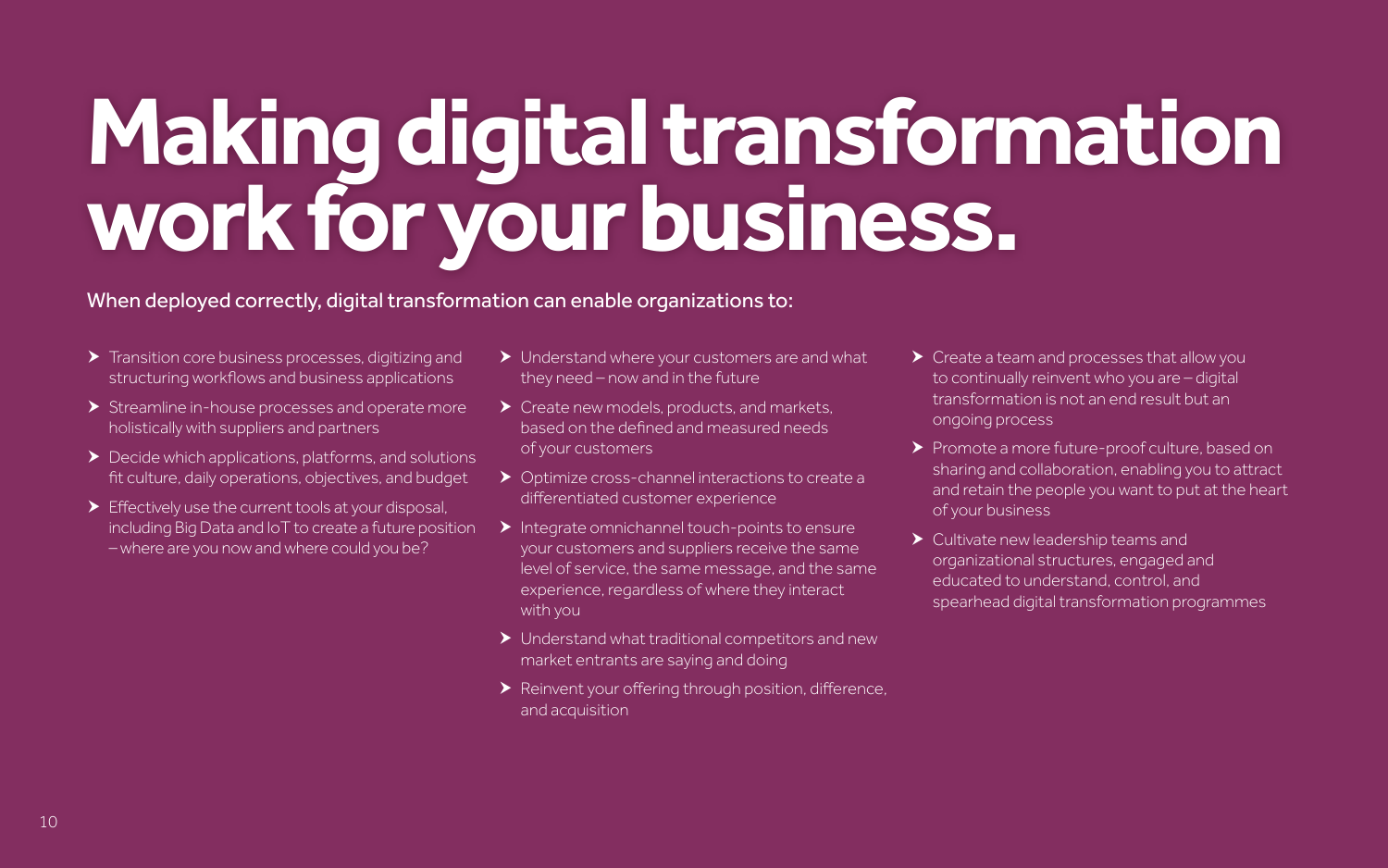# **Differentiation through digital transformation.**

#### How will digital transformation effect what you do?

How does it define and shape you at a proposition level?

How are your propositions and portfolio aligned to a more connected digital business environment?

The digital world has fundamentally changed the way we all do business. Sales cycles are longer, more complicated, and require the buy-in of an ever-increasing number of stakeholders. Customers no longer acquire your product or services based on assessment of quality – but on value. What can you do for them – now and in their future?

Digital transformation requires constant (re)evaluation and (re)invention of both your approach to customers (internal and external) and prospects (in and out of sector) in order to enable you to stay ahead of trends that could make or break your business.

It's only by imagining what you could be that you can truly reinvent your business operating model and become strategically differentiated from your current and future competitors.

New, innovative go-to-market products need to be conceived, developed, and rolled out faster.

Supply chains need to be perceived as strategic partnerships and evaluated and optimized as such.

Products and services need to be strategically differentiated from others in market – both in value and delivery.

In order to stay competitive and, more importantly, profitable you must be able to be different, act different, and deliver difference. The challenge is how you put that into practice.

It is only by creating an enterprise that embraces innovation, and the necessary failure that comes as part of that, that you will be able to create the vision and operating practices required to survive in the future marketplace.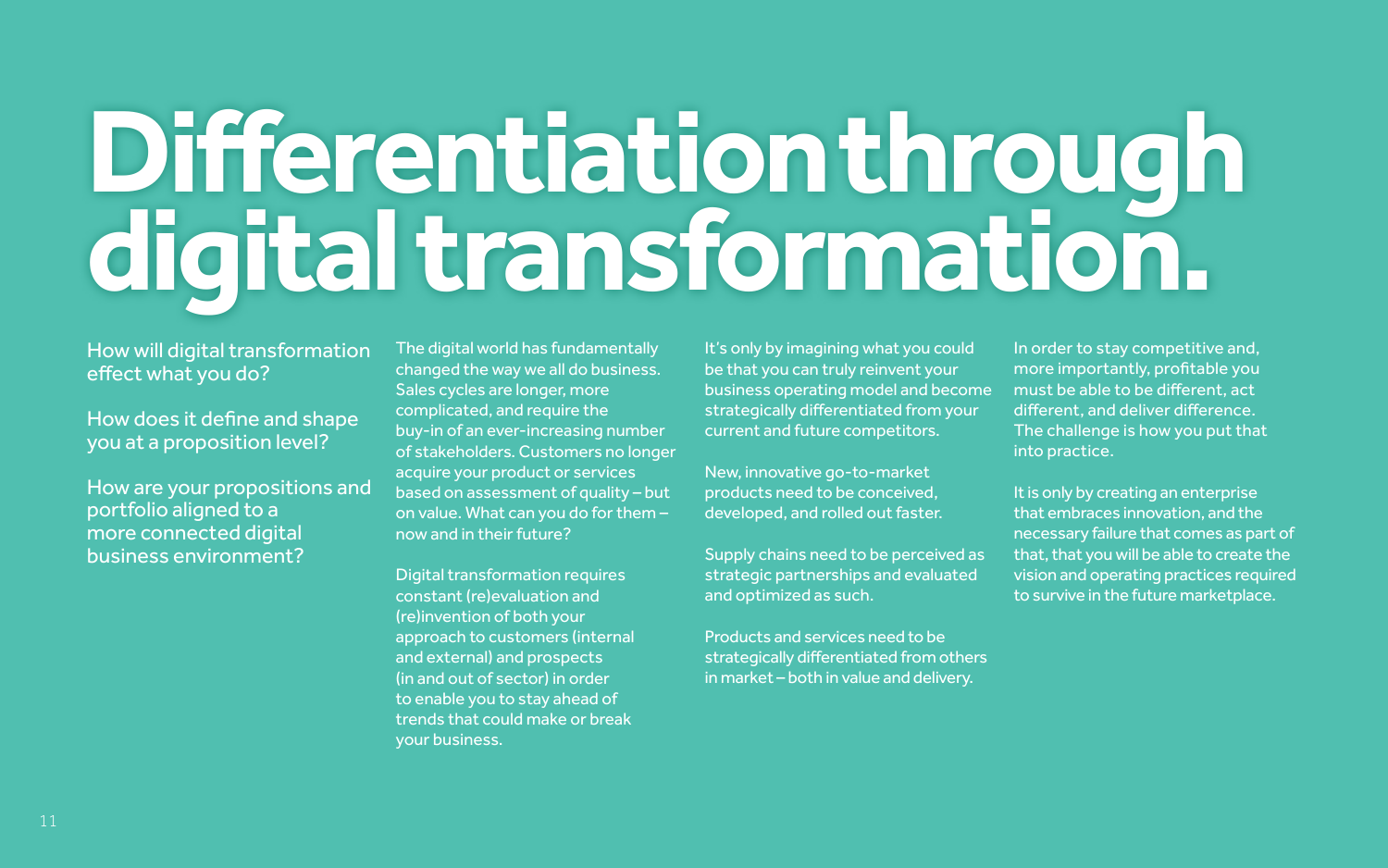# **What you can do to get ahead.**

**Digital transformation begins with a fundamental shift in mindset and a corresponding change in strategy. To drive an effective and all-encompassing digital transformation, it must be founded on differentiation and how to achieve strategic competitive advantage through it. Across an entire business you need to:**

**Understand** and align with the customers

**Deliver** excellent service in every engagement

- 1. Create a 'digital-first' culture and mindset
- 2. Support and enable change
- 3. Ensure digital-ready processes and tools are in place
- 4. Drive digital innovation and new thinking at a structural, operational, and customer-facing level

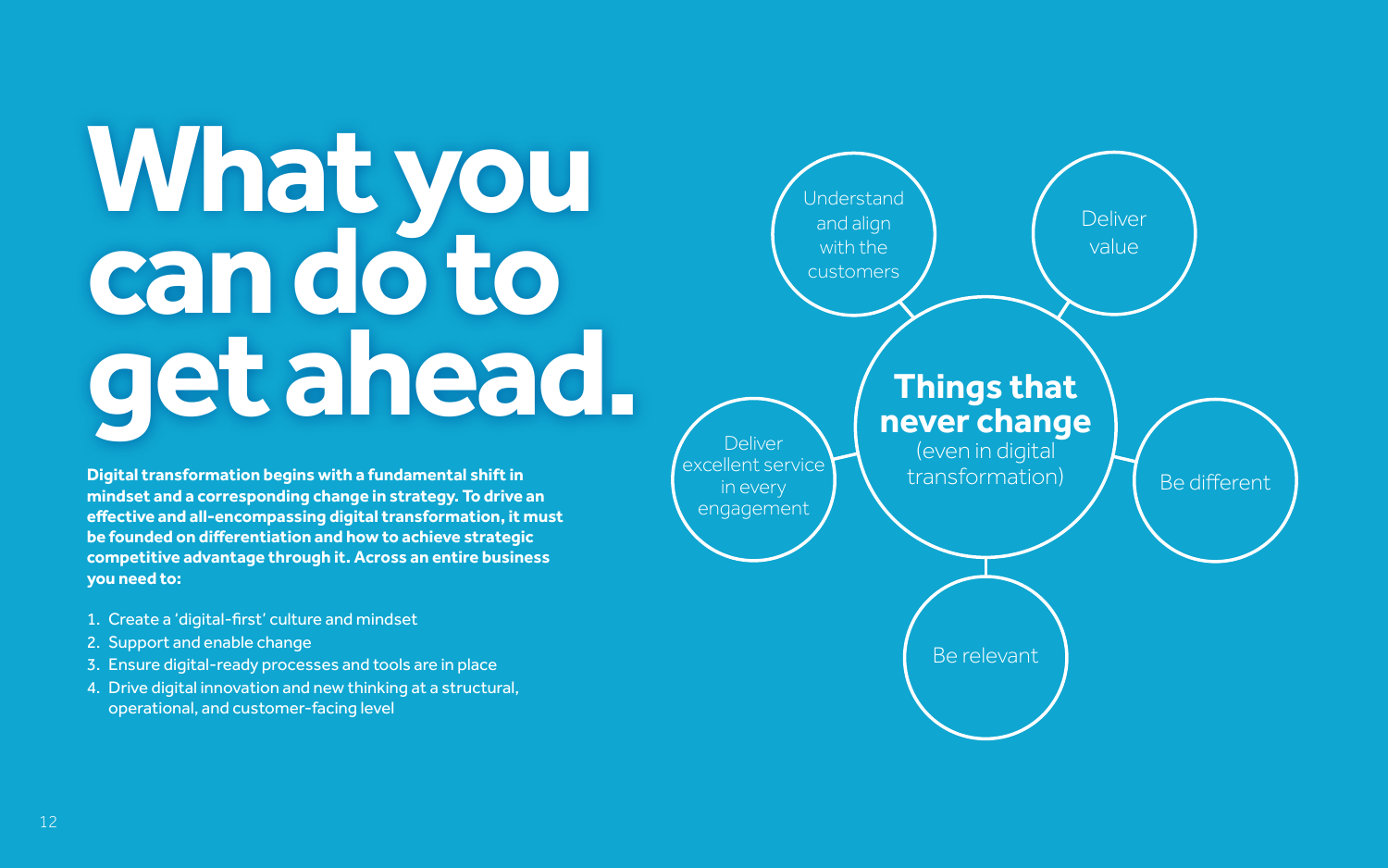# **Conclusion.**

#### The digital revolution is happening and, for many organizations, happening too fast.

It's not an easy journey. It can be costly and complex. It requires commitment from the CEO to lead from the top and reimagine business models, build new strategic alliances, and develop a strategic digital workforce.

It requires a new model for IT that simplifies and transforms IT operations.

But ignore digital transformation at your peril.

Transform or die. Tough words, but true.

A new breed of digitally enhanced businesses are changing what is possible and how it is possible to do it. They are rapidly seizing market share, disrupting the status quo, finding (and overcoming) inefficiencies, and rewriting the rule book for business as we know it.

Organizations must react decisively and quickly to this change – it requires urgency.

It's a matter of disrupting or being disrupted.

There are many pitfalls, but also many benefits to digital transformation.

- **Customer-facing** the ability to better understand the customer gives the ability to better serve the customer: develop and deliver consistently engaging experiences that help to sell more personalized and tailored products and services
- **Supply chain** extend but also better control and manage supply chains, revise your inventory, order immediately, and push down what you pay
- **Operations & back-office** these are being transformed, with non-strategic functions 'outsourced' and managed using new cloudenabled specialist platforms: business-critical intelligence is available in real-time and pre-segmented, allowing informed decisions to be taken swiftly and efficiently
- **Production** downtime can be virtually eliminated, costs cut, and speed to market greatly enhanced

Realigning your organization so it can reap the rewards of digital transformation and be a part of the digital revolution is a business imperative. But one, as you will have seen in this guide, that must be approached strategically, from the very top.

To learn more about how we leverage our understanding of the impact of digitization on global business to better position our clients please contact:

### **Mark Wiseman-Smith**

#### **Business Strategy Director**

Email: mwisemansmith@thecraft.consulting Mobile: +44 (0) 7824 818 838 Twitter: @TheCraftMWS